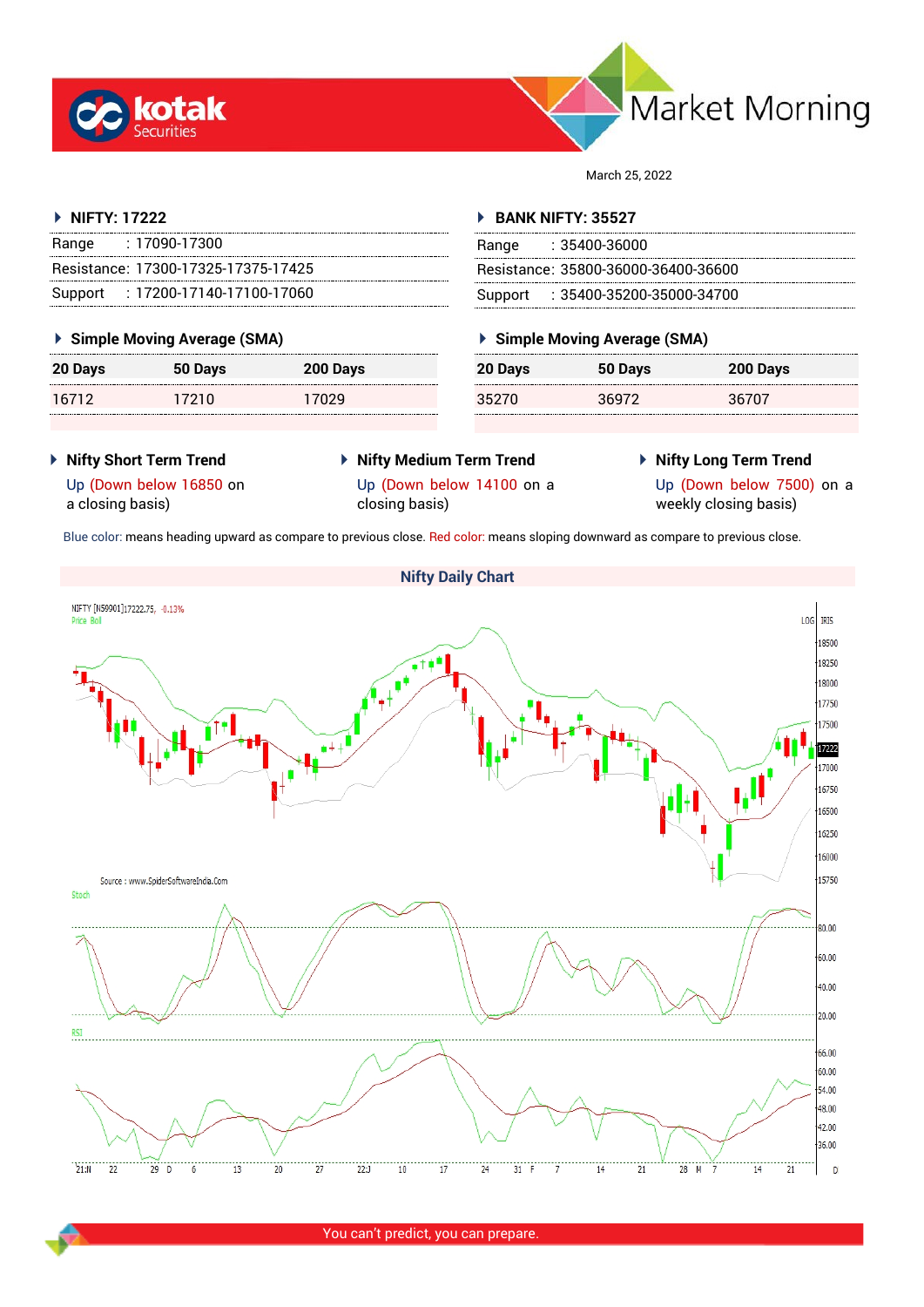### **Market Analysis**

whereas the Sensex was down by 89 points. on Thursday, post gap down opening index recovered quickly but **Nifty/Sensex Daily View:** The benchmark indices witnessed narrow range activity, the nifty ends 23 points lower after early morning sharp recovery entire day the market hovered between 17150 to 17290/57400-57800. Among sectors, Media index outperformed, rallied over 6 percent while profit booking continued in banking and financial stocks.

Technically, last Thursday, intraday activity has been lackluster with a momentum of near 200/650 points. The intraday formation indicating continuation of range bound activity in the near term.

For the bulls, 17325/57900 could be the immediate hurdle. Below which the correction wave is likely to continue till 17100-17060/57200-57100. On the flip side, above 17325/57900 chances of hitting 17375-17425/58100- 58300 would turn bright. Contra traders can take a long bet near 17060/57100 with strict 17030/57000 support stop loss.

## **RATING SCALE (PRIVATE CLIENT GROUP)**

| <b>BUY</b>             |     | $-$ A condition that indicates a good time to buy a stock. The exact circumstances of the signal will be determined by the indicator that an<br>analyst is using. |
|------------------------|-----|-------------------------------------------------------------------------------------------------------------------------------------------------------------------|
| SELL                   |     | - A condition that indicates a good time to sell a stock. The exact circumstances of the signal will be determined by the indicator that an<br>analyst is using.  |
| <b>Stop Loss Order</b> | $-$ | An instruction to the broker to buy or sell stock when it trades beyond a specified price. They serve to either protect your profits or<br>limit your losses.     |

### **FUNDAMENTAL RESEARCH TEAM (PRIVATE CLIENT GROUP)**

Head of Research Auto & Auto Ancillary Transportation, Paints, FMCG Banking & Finance [shrikant.chouhan@kotak.com](mailto:shrikant.chouhan@kotak.com) arun.agarwal@kotak.com agarwal.amit@kotak.com Hemali.Dhame@kotak.com

**Jatin Damania Purvi Shah Rini Mehta K. Kathirvelu** Metals & Mining, Midcap Pharmaceuticals Research Associate Support Executive Research Associate jatin.damania@kotak.com [purvi.shah@kotak.com](mailto:purvi.shah@kotak.com) rini.mehta@kotak.com [k.kathirvelu@kotak.com](mailto:k.kathirvelu@kotak.com) +91 22 6218 6440 +91 22 6218 6432 +91 80801 97299 +91 22 6218 6427

**Sumit Pokharna** Pankaj Kumar Oil and Gas, Information Tech Construction, Capital Goods & Midcaps sumit.pokharna@kotak.com pankajr.kumar@kotak.com +91 22 6218 6438 +91 22 6218 6434

+91 22 6218 5408 +91 22 6218 6443 +91 22 6218 6439 +91 22 6218 6433

**Shrikant Chouhan Arun Agarwal Amit Agarwal, CFA Hemali Dhame**

### **TECHNICAL RESEARCH TEAM (PRIVATE CLIENT GROUP)**

**Shrikant Chouhan Amol Athawale Sayed Haider**

[shrikant.chouhan@kotak.com](mailto:shrikant.chouhan@kotak.com) [amol.athawale@kotak.com](mailto:amol.athawale@kotak.com) Research Associate +91 22 6218 5408 +91 20 6620 3350 [sayed.haider@kotak.com](mailto:sayed.haider@kotak.com)

+91 22 62185498

### **DERIVATIVES RESEARCH TEAM (PRIVATE CLIENT GROUP)**

+91 22 6218 5497 +91 33 6615 6273

**Sahaj Agrawal Prashanth Lalu Prasenjit Biswas, CMT, CFTe** [sahaj.agrawal@kotak.com](mailto:sahaj.agrawal@kotak.com) [prashanth.lalu@kotak.com](mailto:prashanth.lalu@kotak.com) [prasenjit.biswas@kotak.com](mailto:prasenjit.biswas@kotak.com)